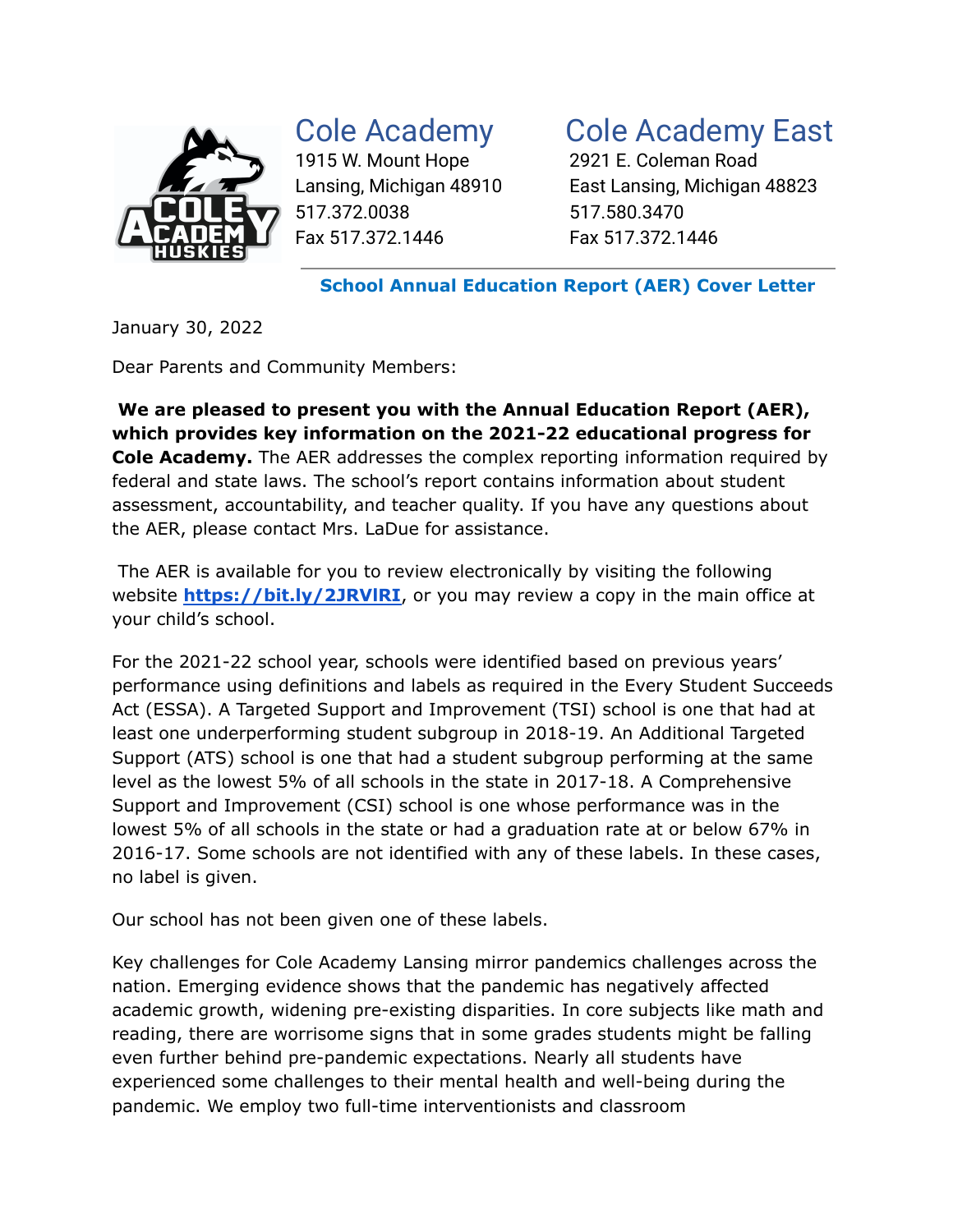paraprofessionals in each room to ensure every student is receiving proper interventions and support. We have increased our School Social Work time in our building as well as added a Student Support Specialist to combat mental health struggles in our student body. We appreciate the support of our parents, staff and our community throughout the changes the pandemic has caused.

State law requires that we also report additional information.

- 1. Students are assigned to the Academy through an application process. The application period shall be a minimum of two weeks in duration; however, the Academy accepts applications all year. If openings exist, students shall be enrolled. If openings do not exist, applicants shall be placed on the official waiting list. The position on the waiting list is determined by random selection drawing. The waiting list will cease to exist at the beginning of the next enrollment period.
- 2. Our goal is to increase effectiveness in meeting the growing needs of students, using our PBIS framework. With implementation of SEL support, our goal is to have less than 5% of students missing 10% or more of instructional time. The behavior components of a multi-tiered system of supports is a three tiered framework that integrates data, systems and practices to improve outcomes. The data, systems and practices necessary to implement the behavior components of MTSS are defined by the PBIS Tiered Fidelity Inventory and aligned with MDE's five essential components of MTSS.
- 3. Maximum enrollment at Cole Academy is 210 students in grades kindergarten through sixth grade. In 2020-2021, the student population was 64% Free and Reduced lunch, 81% minority population, 51% male students and 49% female students. Our 2020-2021 enrollment reached 208 students on Fall Count Day.

Cole Academy believes in:

- Students being the center of all we do.
- Nurturing collaborative relationships among students, families, and school.
- Fostering an inclusive, equitable, and diverse culture.
- Providing a safe and supportive environment.
- A commitment of excellence for all.
- 4. Cole Academy provides opportunities for parents to review curriculum and instructional materials and to visit the Academy to observe the instructional process. Our curriculum can be digitally accessed by visiting [http://www.centerforcharters.org](http://www.centerforcharters.org/) or a copy may be requested in our main office. Curriculum implementation is overseen by Mrs. LaDue. The Academy's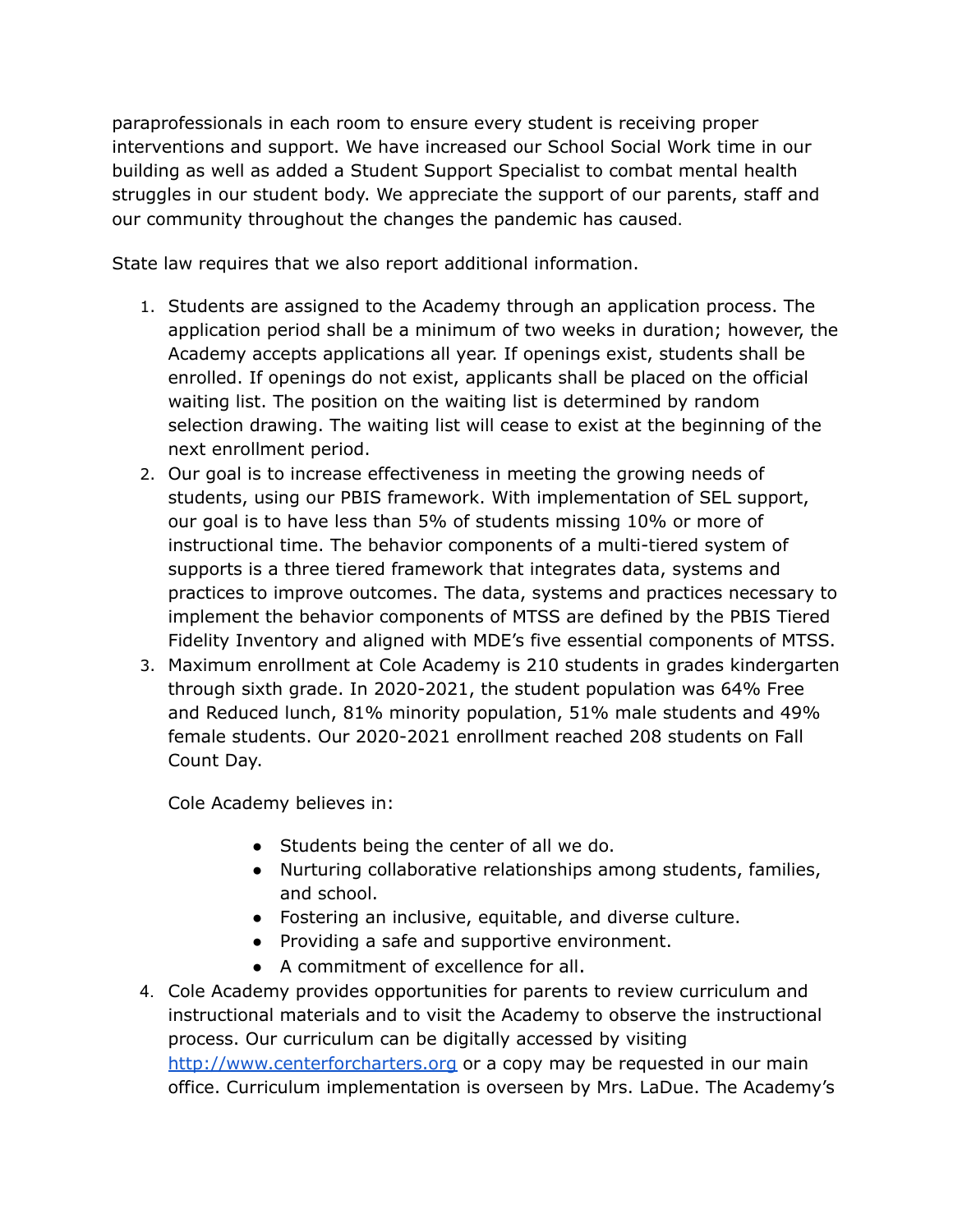curriculum is flexible to meet the needs of all learners. The Academy utilizes a variety of learning opportunities to meet student needs that adapt and modify the curriculum including providing a Multi-Tiered System of Support (MTSS). MTSS is utilized for instructional planning regarding student achievement and growth. The result is a curriculum that addresses the need for tangible experiences in all of the Academy student's educational experiences. Active student engagement is a key feature of student success and there is an expectation that all teachers design lessons and assessments that engage students. This is in line with the State's model.

5. The Measures of Academic Progress, or MAP test, is given three times a year in grades k-6 for reading and math. For 2019-2020, end of year data was not collected due to the pandemic closing school from March 2020-June 2020/ For the 2020-2021 school year, the percentage of students who met their growth projections for reading and math are below:

**Language Arts Mathematics** 

| K              | 22% | 30% |
|----------------|-----|-----|
| 1              | 27% | 33% |
| 2              | 56% | 59% |
| 3              | 29% | 55% |
| $\overline{4}$ | 36% | 40% |
| 5              | 29% | 36% |
| 6              | 37% | 48% |

6. The number and percent of students represented by parents at Parent-Teacher Conferences is as follows:

| Year                     | <b>Number</b> | % Participation |
|--------------------------|---------------|-----------------|
| 2019-2020<br>(Fall Only) | 200           | 95%             |
| 2020-2021                | 208           | 80%             |

We are pleased to have this opportunity to serve your students at Cole Academy and look forward to continued growth and educational success.